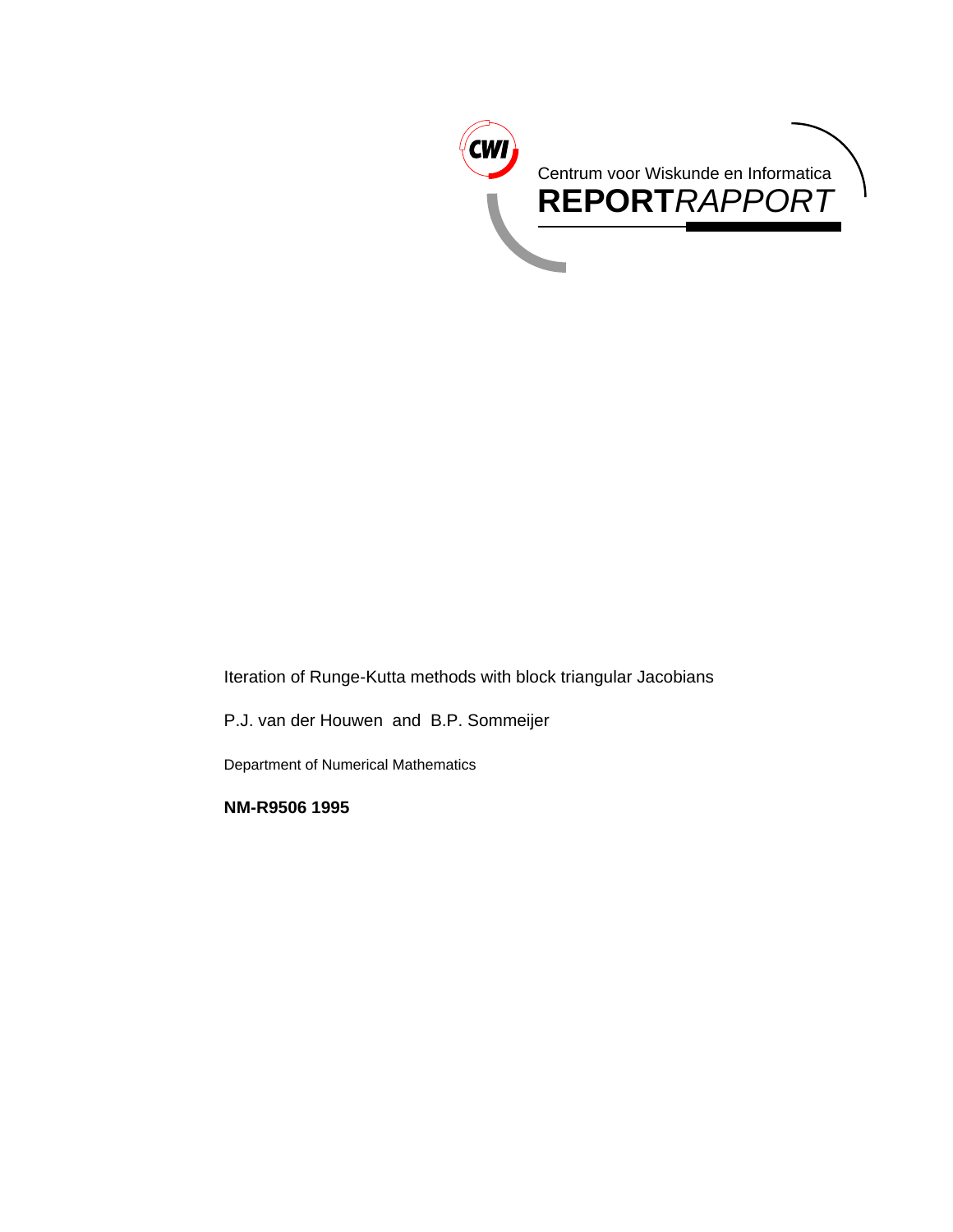Report NM-R9506 ISSN 0169-0388

CWI P.O. Box 94079 1090 GB Amsterdam The Netherlands

CWI is the National Research Institute for Mathematics and Computer Science. CWI is part of the Stichting Mathematisch Centrum (SMC), the Dutch foundation for promotion of mathematics and computer science and their applications.

SMC is sponsored by the Netherlands Organization for Scientific Research (NWO). CWI is a member of ERCIM, the European Research Consortium for Informatics and Mathematics.

Copyright © Stichting Mathematisch Centrum P.O. Box 94079, 1090 GB Amsterdam (NL) Kruislaan 413, 1098 SJ Amsterdam (NL) Telephone +31 20 592 9333 Telefax +31 20 592 4199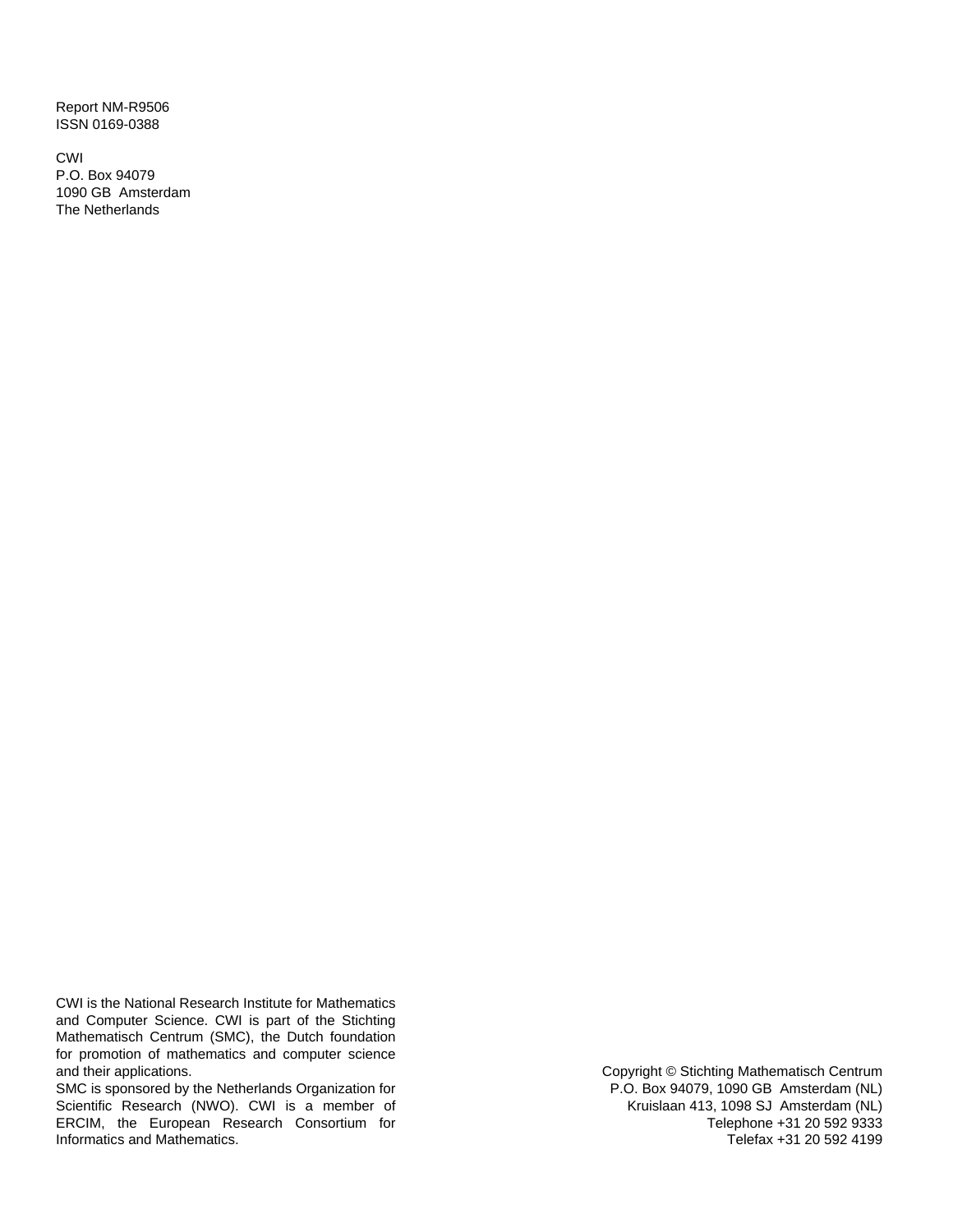# **Iteration of Runge-Kutta Methods with Block Triangular Jacobians**

P.J. van der Houwen and B.P. Sommeijer *CWI P.O. Box 94079, 1090 GB Amsterdam, The Netherlands*

#### **Abstract**

We shall consider iteration processes for solving the implicit relations associated with implicit Runge-Kutta (RK) methods applied to stiff initial value problems (IVPs). The conventional approach for solving the RK equations uses Newton iteration employing the full righthand side Jacobian. For IVPs of large dimension, this approach is not attractive because of the high costs involved in the LU-decomposition of the Jacobian of the RK equations. Several proposals have been made to reduce these high costs. The most well-known remedy is the use of similarity transformations by which the RK Jacobian is transformed to a block-diagonal matrix whose blocks have the IVP dimension. In this paper we study an alternative approach which directly replaces the RK Jacobian by a block-diagonal or block-triangular matrix whose blocks themselves are block-triangular matrices. Such a grossly 'simplified' Newton iteration process allows for a considerable amount of parallelism. However, the important issue is whether this blocktriangular approach does converge. It is the aim of this paper to get insight into the effect on the convergence of block-triangular Jacobian approximations.

*CR Subject Classification (1991):* G.1.7 *Keywords and Phrases:* numerical analysis, Runge-Kutta methods, convergence, parallelism.

#### **1. Introduction**

We shall consider iteration processes for solving the implicit relations associated with implicit Runge-Kutta (RK) methods applied to the stiff initial value problem (IVP)

(1.1)  $\mathbf{y}'(t) = \mathbf{f}(\mathbf{y}(t)), \quad \mathbf{y}(t_0) = \mathbf{y}_0, \quad \mathbf{y}, \mathbf{f} \in \mathbb{R}^d.$ 

Let the (s-stage) RK method be given by

(1.2) 
$$
R(Y) = 0, \quad R(Y) := Y - h (A \otimes I) F(Y) - (e \otimes I) y_n,
$$

$$
y_{n+1} = (e_s^T \otimes I) Y,
$$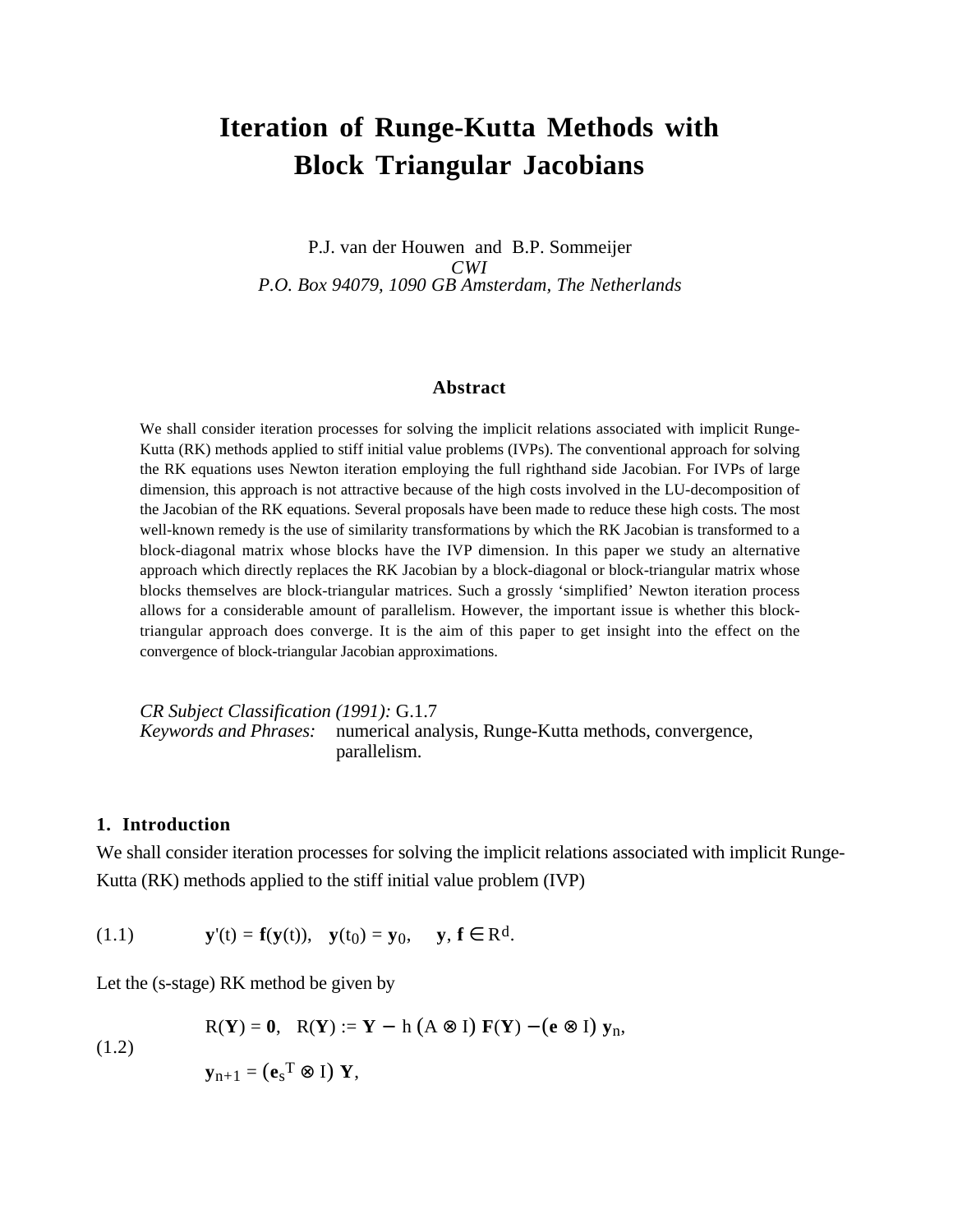where h is the integration step,  $y_n$  and  $y_{n+1}$  represent approximations to the exact solution vector  $y(t)$ at t = t<sub>n</sub> and t = t<sub>n+1</sub>, A is the s-by-s RK matrix,  $\otimes$  denotes the Kronecker product, the s-dimensional vectors **e** and **e**i respectively are the vector with unit entries and the ith unit vector, I is the d-by-d identity matrix (in the following, the identity matrix will always denoted by I and its dimension will be clear from the context in which it appears). The s components **Y**i of **Y** represent intermediate approximations to the exact solution values and **F**(**Y**) contains the derivative values (**<sup>f</sup>**(**Y**<sup>i</sup> )). The classical RK methods of this type, like the Radau IIA and Lobatto IIIA methods, are highly accurate and highly stable, and therefore reliable methods for solving the IVP (1.1).

The conventional approach for solving the system  $R(Y) = 0$  uses Newton iteration which requires the Jacobian matrix I − A ⊗ hJ of the RK equations (1.2). Here, J denotes the Jacobian ∂**f** / ∂**y** of the righthand side function **f**. For large d, this approach is not attractive because of the high costs involved in the LU-decomposition of the sd-by-sd RK Jacobian I – A  $\otimes$  hJ. To be more precise, the LU costs are given by  $2s^3d^3/3 + O(s^2d^2)$  flops. In the following, we shall ignore the last term in this expression. Several proposals have been made to reduce these high costs. The most well-known remedy is the use of similarity transformations by which  $I - A \otimes hJ$  is transformed to a blockdiagonal matrix  $I - D \otimes H$  whose blocks have dimension d (cf. Butcher [1]). For the classical implicit RK methods that we want to use, the diagonal entries of D are complex, so that further modifications are needed involving complex arithmetic (cf. Hairer and Wanner [5]). The resulting iteration method is highly efficient and forms the basis for the by now famous RADAU5 code given in [5]. Moreover, this iteration method has intrinsic parallelism, so that it is suitable for implementation on a parallel system. In fact, by the similarity transformation approach, the sequential (or effective) LU costs associated with s-stage RK methods can be reduced to  $8d^{3}/3$ .

An alternative approach directly replaces the RK Jacobian I – A  $\otimes$  hJ by a block-diagonal or blocktriangular matrix I − B ⊗ hJ, where B is diagonal or triangular with *real* diagonal entries Bii. This approach was analysed in [6] and [7]. The main costs involved in this method consist of the evaluation of the righthand side Jacobian J, the LU-decompositions of the s matrices I – hB<sub>ii</sub>J, ms forward / backward substitutions, and ms righthand side evaluations. Here, m denotes the number of iterations. It turns out that, except for the forward / backward substitutions, these costs reduce by a factor s when a parallel system with s processors is used. We shall be particularly interested in highdimensional problems, i.e.  $d \gg 1$ . Therefore, only O(md<sup>2</sup>) and O(d<sup>3</sup>) operations will be taken into account. Furthermore, we assume that the RK Jacobian needs an up-date at the beginning of each RK step (which is quite realistic because of the relatively large steps allowed by implicit RK methods). Denoting the computational complexity per step on  $p$  processors by  $C(p)$  flops, we have

(1.3) 
$$
C(p) \approx p^{-1}c d^2 + \frac{2}{3} \lceil p^{-1}s \rceil d^3 + 2 \text{ ms } d^2,
$$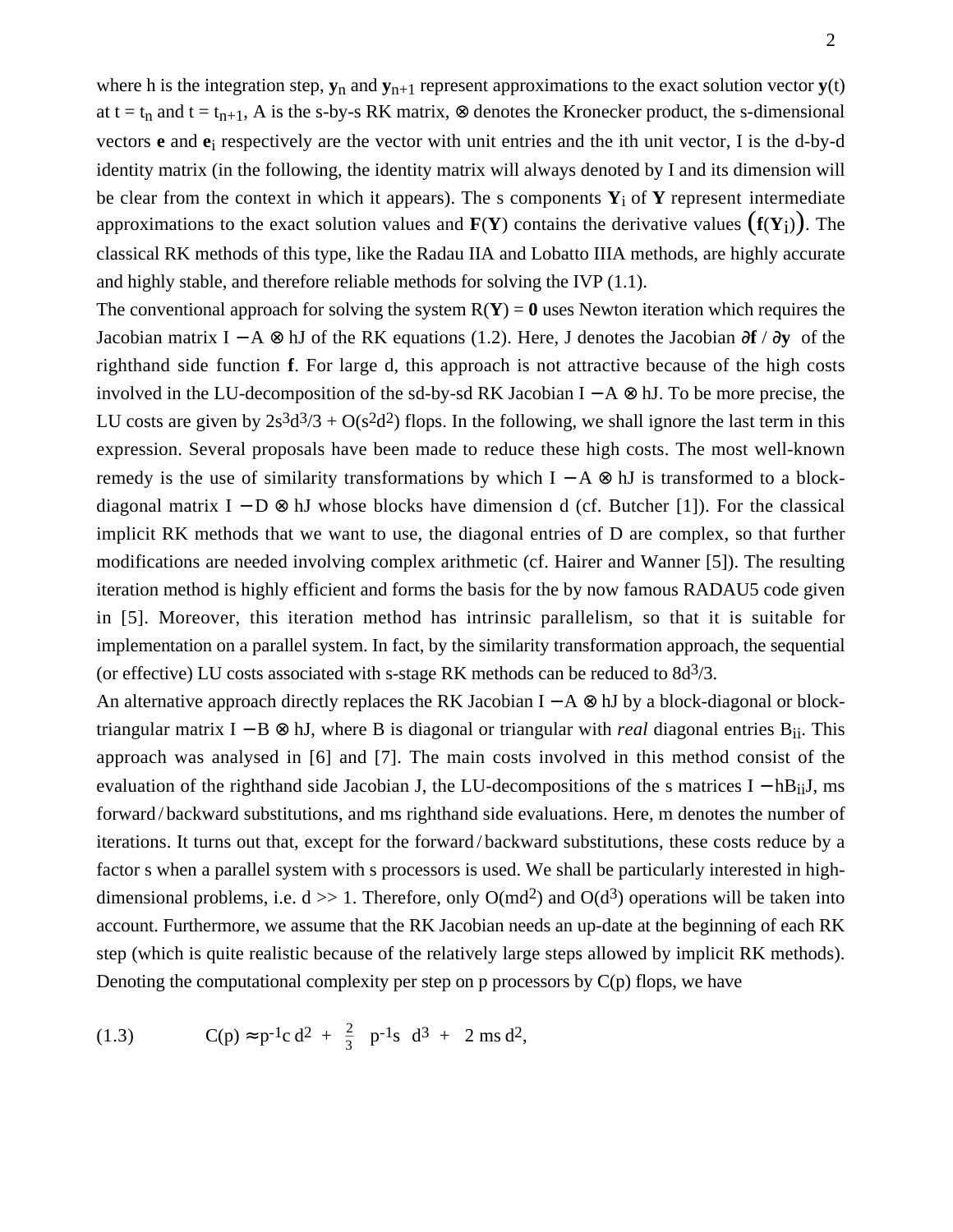where cd<sup>2</sup> represents the computational complexity for computing J and  $\lceil x \rceil$  denotes the smallest integer greater than or equal to x. For large d, the expression (1.3) shows that on one processor, the costs of the block-triangular approach are s/4 times the costs required by the similarity transformation approach. However, on s processors, this fraction becomes 1/4, so that for large d the blocktriangular method should become 4 times faster than RADAU5.

In this paper, we want to reduce the computational complexity of the block-triangular method by tuning the iteration process to the problem at hand. For example, it often happens that the system (1.1) can be split into weakly coupled subsystems. In such cases, it may be advantageous to adapt the RK Jacobian to these coupling properties. Suppose that the righthand side Jacobian matrix J is approximated by a  $\sigma$ -by- $\sigma$  block-triangular matrix  $\tilde{J}$  ( $\sigma$  is assumed to be greater than 1) where the blocks  $\tilde{J}_{ik}$  are d<sub>i</sub>-by-d<sub>k</sub> matrices with i, k = 1, ...,  $\sigma$ , and let the RK Jacobian be replaced by an s-bys block-triangular matrix of which each diagonal block is itself a  $\sigma$ -by- $\sigma$  block-triangular matrix whose diagonal blocks are d<sub>i</sub>-by-d<sub>i</sub> matrices. The block-triangular structure of the simplified RK Jacobian implies that the sd-dimensional linear system falls apart into sσ linear subsystems, s of which have dimension  $d_1, d_2, ..., d_{\sigma}$ , respectively. The vector  $\mathbf{d} := (d_1, d_2, ..., d_{\sigma})^T$  characterizes the partitioning into blocks of the matrix  $\tilde{J}$  and will therefore be called the *partitioning* vector. For large d and  $\sigma$ , the block-triangular approach reduces the computational work considerably, provided that the number of iterations  $\tilde{m}$  does not increase excessively. Such an increase of the number of iterations can be avoided by decreasing the stepsize. Let h and  $\tilde{h}$  denote the stepsizes taken by the full Jacobian and block-triangular versions, and let  $\overrightarrow{h}$  be such that for  $\overrightarrow{m} = m$ , the block-triangular version produces the same accuracy as the full Jacobian version. Assuming that the block-triangular version up-dates its Jacobian and corresponding LU-decomposition with the same frequency as the full Jacobian version, the sequential computational complexity  $\tilde{C}(p)$  of the block-triangular version over a step h is given by

(1.4) 
$$
\tilde{C}(p) \approx p^{-1}\tilde{c} d^2 + \frac{2}{3} \left[ p^{-1} \sigma s \right] \tilde{d}^3 + 2h\tilde{h}^{-1}ms || \mathbf{d} ||_2^2,
$$

where  $|| \mathbf{d} ||_2$  denotes the Euclidean norm of **d**,  $\tilde{c}d^2$  represents the computational complexity for computing  $\tilde{J}$ , and  $\tilde{d}$  is the maximal value of the dimensions d<sub>i</sub>. Furthermore, assuming that sufficiently many processors are available, the speed-up factor for the block-triangular approach on  $p = \sigma s$  processors is given by

(1.5) 
$$
S := \frac{C(\sigma s)}{\widetilde{C}(\sigma s)} \approx \frac{3c + 2\sigma s(d + 3sm)}{3\widetilde{c} + 2\sigma s d^{-2}(\widetilde{d}^3 + 3smh\widetilde{h}^{-1}||d||_2^2)}.
$$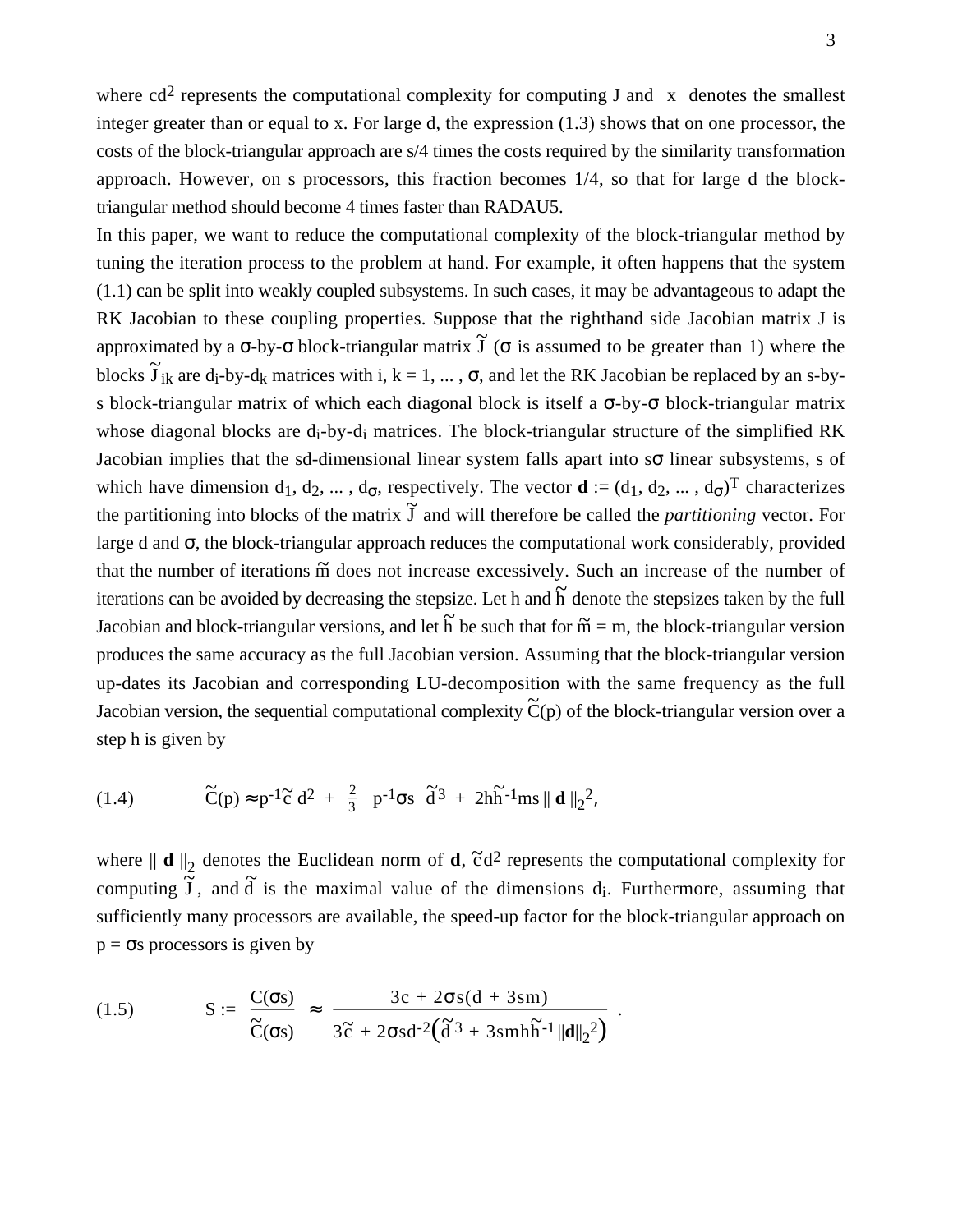If the righthand side Jacobian J is *expensive*, i.e. c and  $\tilde{c}$  are large, then we have speed-up by a factor  $S \approx c\tilde{c}^{-1}$ . Consequently, for expensive righthand side Jacobians, it is recommendable to choose  $\tilde{J}$  as sparse as possible (e.g. block-diagonal).

In the case of *cheap* righthand side Jacobians (c and  $\tilde{c}$  can be ignored), it follows from (1.5) that

(1.6) 
$$
S \approx \frac{d^2}{\|\mathbf{d}\|_2^2} \frac{3 \, \text{sm} + \text{d}}{3 \, \text{smh} \, \text{h}^{-1} + \text{d}^3 \|\mathbf{d}\|_2^{-2}} \,,
$$

showing that  $S = S(m)$  is a monotonically decreasing function of m satisfying the inequality

(1.7) 
$$
\frac{d^2}{h\widetilde{h}^{-1}||\mathbf{d}||_2^2} \leq S(m) \leq \frac{d^2}{||\mathbf{d}||_2^2} \frac{3s + d}{3sh\widetilde{h}^{-1} + \widetilde{d}^3||\mathbf{d}||_2^{-2}}.
$$

The important issue is whether the block-triangular iteration method does converge as  $m \rightarrow \infty$ . It is the aim of this paper to get insight into the effect on the convergence of block-triangular Jacobian approximations.

#### **2. Iteration of RK methods**

Consider the following Newton-type iteration scheme for approximating  $\mathbf{y}_{n+1}$ :

(2.1) 
$$
\left(I - B \otimes h\widetilde{J}\right) \left(\mathbf{Y}^{(j)} - \mathbf{Y}^{(j-1)}\right) = -R(\mathbf{Y}^{(j-1)}) + h\Gamma(\mathbf{Y}^{(j)}, \mathbf{Y}^{(j-1)}), \quad j = 1, ..., m,
$$

$$
\mathbf{y}_{n+1} = (\mathbf{e}_s^T \otimes \mathbf{I}) \mathbf{Y}^{(m)},
$$

where I is the sd-by-sd identity matrix, B is diagonal or (lower) triangular with positive diagonal entries,  $\tilde{J}$  is an approximation to the true Jacobian J at  $y_n$ , and where  $\Gamma$  is an appropriately chosen function based on the structure of  $\tilde{J}$ , to be discussed below. It will be assumed that  $\Gamma(U,U)$ vanishes for any **U**. Hence, if (2.1) converges, then it converges to the solution of  $R(Y) = 0$ . We remark that the case  $\tilde{J} = J$  and  $\Gamma(Y^{(j)}, Y^{(j-1)}) = 0$  has been analysed in [6] for B diagonal and in [7] for B triangular.

A consequence of the introduction of the function  $\Gamma$  is that in each iteration in (2.1) the s systems of dimension d have to be solved *sequentially*, even if B is diagonal. However, as already observed in Section 1, if the matrix  $\tilde{J}$  is a  $\sigma$ -by- $\sigma$  *block-triangular* approximation ( $\tilde{J}_{ik}$ ) to J where the blocks  $\tilde{J}_{ik}$ are d<sub>i</sub>-by-d<sub>k</sub> matrices, then each of the s linear systems in (2.1) falls apart into a sequence of  $\sigma$  linear subsystems, respectively of dimension  $d_1, d_2, ..., d_{\sigma}$ . The block-triangular structure of  $\tilde{J}$  enables us to 'up-date' the components of Γ(**Y**(j) ,**Y**(j-1)) during the computation of the stage value approximation  $Y_k$ <sup>(j)</sup>.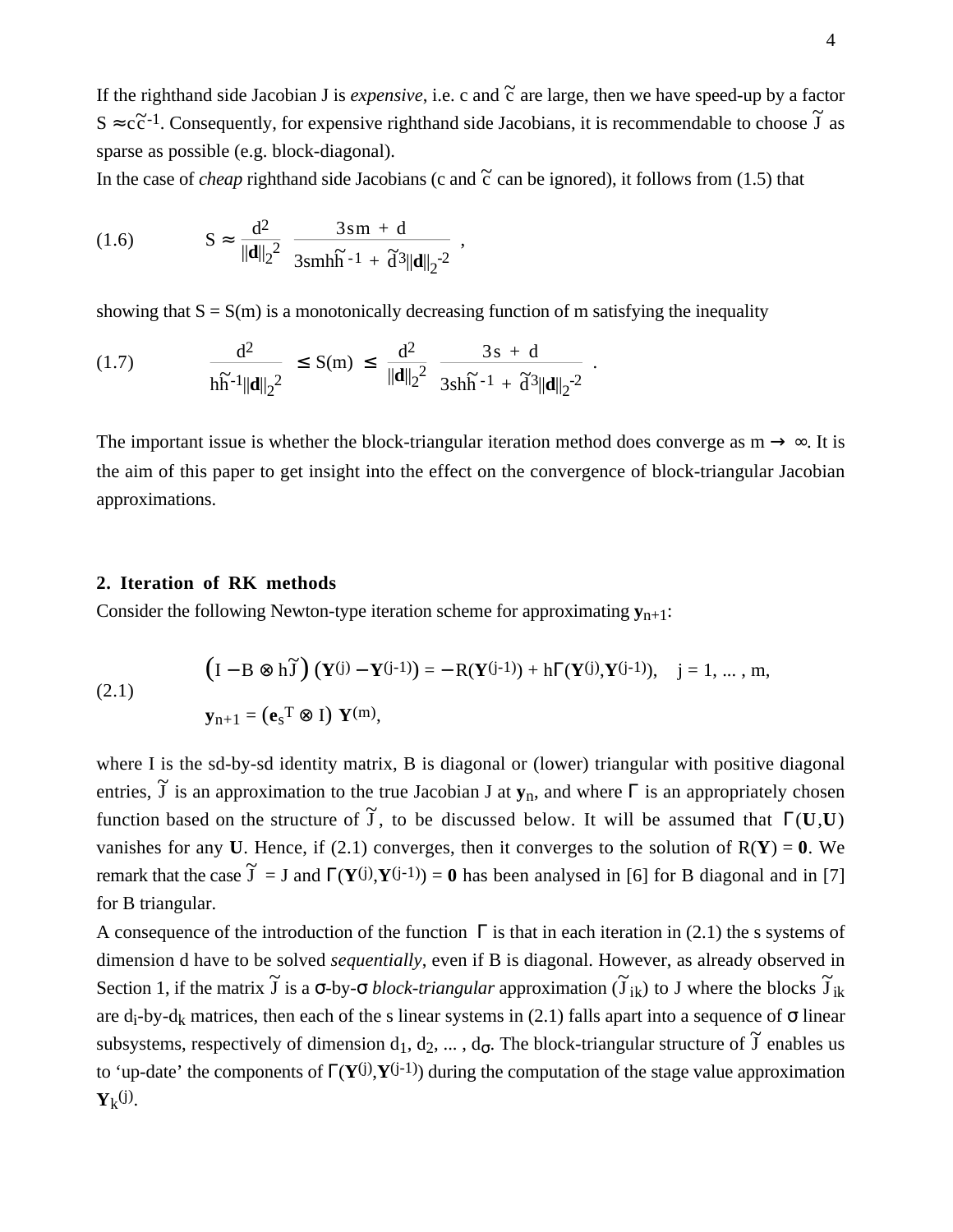#### **2.1. The error equation**

Let the righthand side Jacobian J be partitioned according to  $J = (J_{ik})$  where the blocks  $J_{ik}$  are  $d_i$ -by $d_k$  matrices, and let J be split according to  $J = J_L + J_D + J_U$ , where  $J_L$ ,  $J_D$ , and  $J_U$  are (with respect to the block partitioning  $J_{ik}$ ) strictly lower triangular, diagonal and strictly upper triangular block matrices. Furthermore, let us define

(2.2) 
$$
\Gamma(Y^{(j)}, Y^{(j-1)}) := (L \otimes I) \mathbf{F}(Y^{(j)}) + (C \otimes I) \mathbf{G}(Y^{(j)}, Y^{(j-1)}) - ((L + C) \otimes I) \mathbf{F}(Y^{(j-1)}),
$$

where C is diagonal, L is strictly lower triangular, and where for any **U** the function **G** satisfies the relation  $G(U, U) = F(U)$ . In fact,  $G(Y^{(j)}, Y^{(j-1)})$  is an approximation to  $F(Y)$  using the most recent iteration values available.

In this section, we discuss the convergence for the linear case  $y' = Jy$ . For this model equation,  $G(Y^{(j)}, Y^{(j-1)})$  can be expressed in the form

$$
\mathbf{G}(\mathbf{Y}^{(j)},\mathbf{Y}^{(j-1)})=\left(\mathrm{I}\,\otimes\,\mathrm{J}_L\right)\,\mathbf{Y}^{(j)}+\left(\mathrm{I}\,\otimes\,(\mathrm{J}_D+\mathrm{J}_U)\right)\,\mathbf{Y}^{(j-1)},
$$

so that

$$
(2.3) \qquad \qquad h\Gamma(\mathbf{Y}^{(j)},\mathbf{Y}^{(j-1)}) = \left(L \otimes hJ + C \otimes hJ_L\right) \mathbf{Y}^{(j)} + \left(C \otimes h(J_D + J_U) - (L + C) \otimes hJ\right) \mathbf{Y}^{(j-1)}.
$$

The recursion for **Y**(j) takes the form

(2.4) 
$$
\left(I - B \otimes h\widetilde{J}\right) \left(\mathbf{Y}^{(j)} - \mathbf{Y}^{(j-1)}\right) = \left(\mathbf{e} \otimes I\right) \mathbf{y}_n - \mathbf{Y}^{(j-1)} + \left(\left(L \otimes hJ\right) + \left(C \otimes hJ_L\right)\right) \mathbf{Y}^{(j)} + \left(\left(C \otimes h(J_D + J_U)\right) + \left((A - L - C) \otimes hJ\right)\right) \mathbf{Y}^{(j-1)}.
$$

For the exact corrector solution we have

(2.5) 
$$
(I - B \otimes h\tilde{J}) (Y - Y) = (e \otimes I) y_n - Y
$$

$$
+ ((L \otimes hJ) + (C \otimes hJ_L)) Y + ((C \otimes h(J_D + J_U)) + ((A - L - C) \otimes hJ)) Y.
$$

From  $(2.4)$  and  $(2.5)$  it follows that the error recursion is given by

(2.6)

$$
\mathbf{Y}^{(j)} - \mathbf{Y} = \mathbf{M} (\mathbf{Y}^{(j-1)} - \mathbf{Y}),
$$
  
 
$$
\mathbf{M} = \mathbf{h} (\mathbf{I} - \mathbf{h} \mathbf{S})^{-1} (\mathbf{A} \otimes \mathbf{J} - \mathbf{S}), \quad \mathbf{S} := \mathbf{B} \otimes \mathbf{\tilde{J}} + \mathbf{L} \otimes \mathbf{J} + \mathbf{C} \otimes \mathbf{J}_{\mathbf{L}}.
$$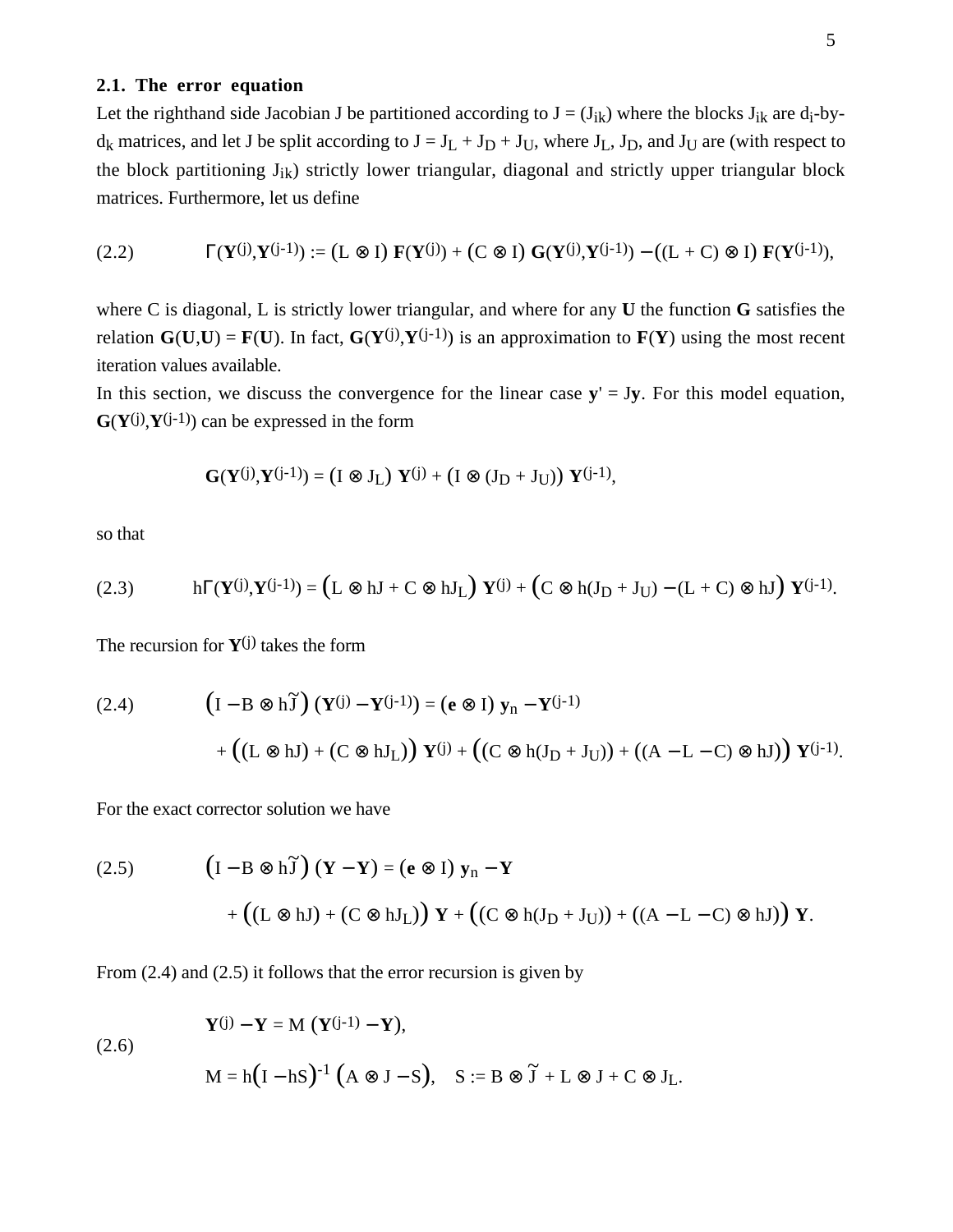The error amplification matrix M is completely determined by the RK matrix A and the lower blocktriangular matrix S. In this paper, we shall restrict our analysis to the two special cases

$$
(2.7a) \t\t\t B = C = D, \quad \tilde{J} = J_D,
$$

(2.7b) 
$$
B = D, C = O, \tilde{J} = J_D + J_L,
$$

where D denotes a diagonal matrix with nonnegative diagonal entries. The methods generated by (2.7a) and (2.7b) both lead to the same matrix S:

$$
(2.8) \t S = T \otimes J - D \otimes J_U, \t T := L + D.
$$

Hence, they possess identical error recursions, but will produce different solutions when applied to nonlinear problems.

A necessary and sufficient condition for convergence of the error recursion (2.6) requires the spectral radius  $\rho(M)$  to be less than 1. In the case  $\tilde{J} = J$ ,  $L = C = O$ , analysed in [6], this spectral radius condition leads to a condition in terms of the eigenvalues of hJ. For the more general family of methods generated by (2.7), this is not possible and the condition  $p(M) < 1$  can only be verified by a direct numerical computation. However, if all diagonal entries of hS are sufficiently large, then the condition  $p(M) < 1$  can be transformed into a spectrum condition for  $J^{-1}J_{U}$ . In the case where not all diagonal entries are large, it is possible to derive bounds for the amplification factor  $\mu$  occurring in the relation

$$
(2.9) \t\t || M (a \otimes v) || = \mu || a \otimes v ||,
$$

where **v** is in the eigenspace of J and **a** is in the eigenspace of the matrix

(2.10) 
$$
Z(z) = z(I - zT)^{-1} (A - T), z := h\lambda,
$$

λ denoting the eigenvalue of J corresponding to **v**. If **a** ⊗ **v** happens to be an eigenvector of M, then the amplification factor  $\mu = \mu(h, z)$  equals the corresponding eigenvalue of M, so that convergence requires that all  $\mu$  are less than 1. Hence,  $\mu(h,z) < 1$  is a necessary condition for convergence. The derivation of amplification factor bounds and the convergence condition for the large-diagonal-

entries case will be the subjects of the following two sections.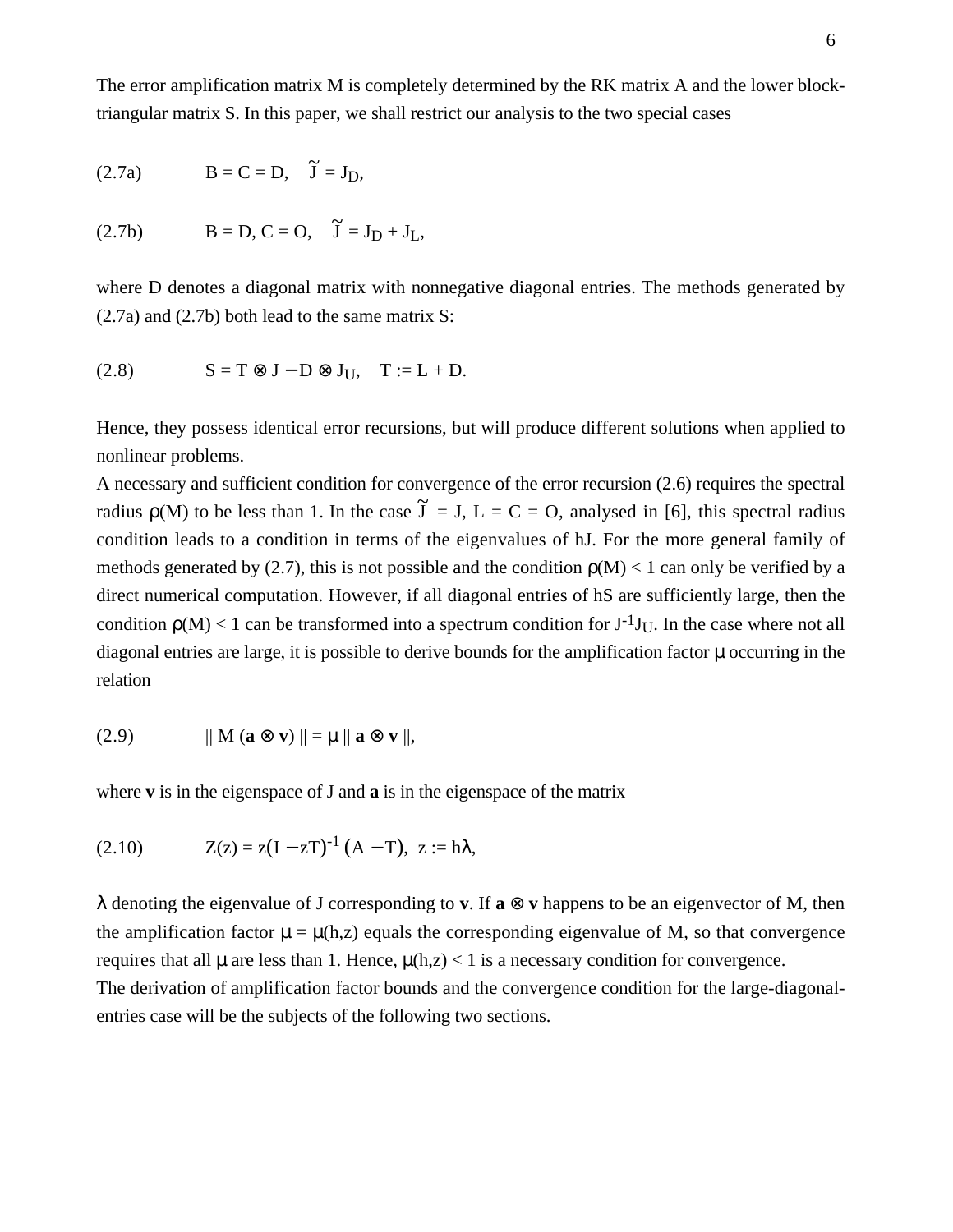## **2.2. Derivation of amplification factor bounds**

The following theorem holds:

**Theorem 2.1.** Let S be of the form  $(2.8)$ , let  $Z(z)$  be defined by  $(2.10)$ , and let **v** and **a** be eigenvectors of J and  $Z(z)$  with eigenvalues  $\lambda$  and  $\zeta(z)$ , respectively. If

(2.11a) 
$$
h < \frac{1}{\gamma || J_U ||}
$$
,  $\gamma := || D || \max_{h} || (I - T \otimes hJ)^{-1} ||$ ,

then the amplification factor  $\mu$  defined in (2.9) satisfies

(2.11b) 
$$
\mu \le \frac{|\zeta(z)| + \gamma h \| J_U \|}{1 - \gamma h \| J_U \|}
$$

and the corresponding convergence region is given by

$$
(2.11c) \t\t\t\tSpectrum hJ \in C := \{z: \rho(Z(z)) < 1 - 2\gamma h \parallel J_U \parallel \}.
$$

**Proof.** From  $(2.8)$  it follows that M can be represented in the form

(2.12)  
\n
$$
M = (I + Q)^{-1} (Q + R),
$$
\n
$$
Q = (I - T \otimes hJ)^{-1} (D \otimes hJ_{U}), \qquad R = (I - T \otimes hJ)^{-1} ((A - T) \otimes hJ).
$$

,

By means of the conditions of the theorem, it is easily verified that

$$
R (a \otimes v) = (h\lambda (I - h\lambda T)^{-1} (A - T) \otimes I) (a \otimes v) = \zeta(z) (a \otimes v)
$$

so that

$$
\| R (a \otimes v) \| \leq | \zeta(z) | \| a \otimes v \|.
$$

Furthermore, assuming that  $||Q|| < 1$ , we have

$$
\| (I + Q)^{-1} \| \leq \frac{1}{1 - || Q ||}.
$$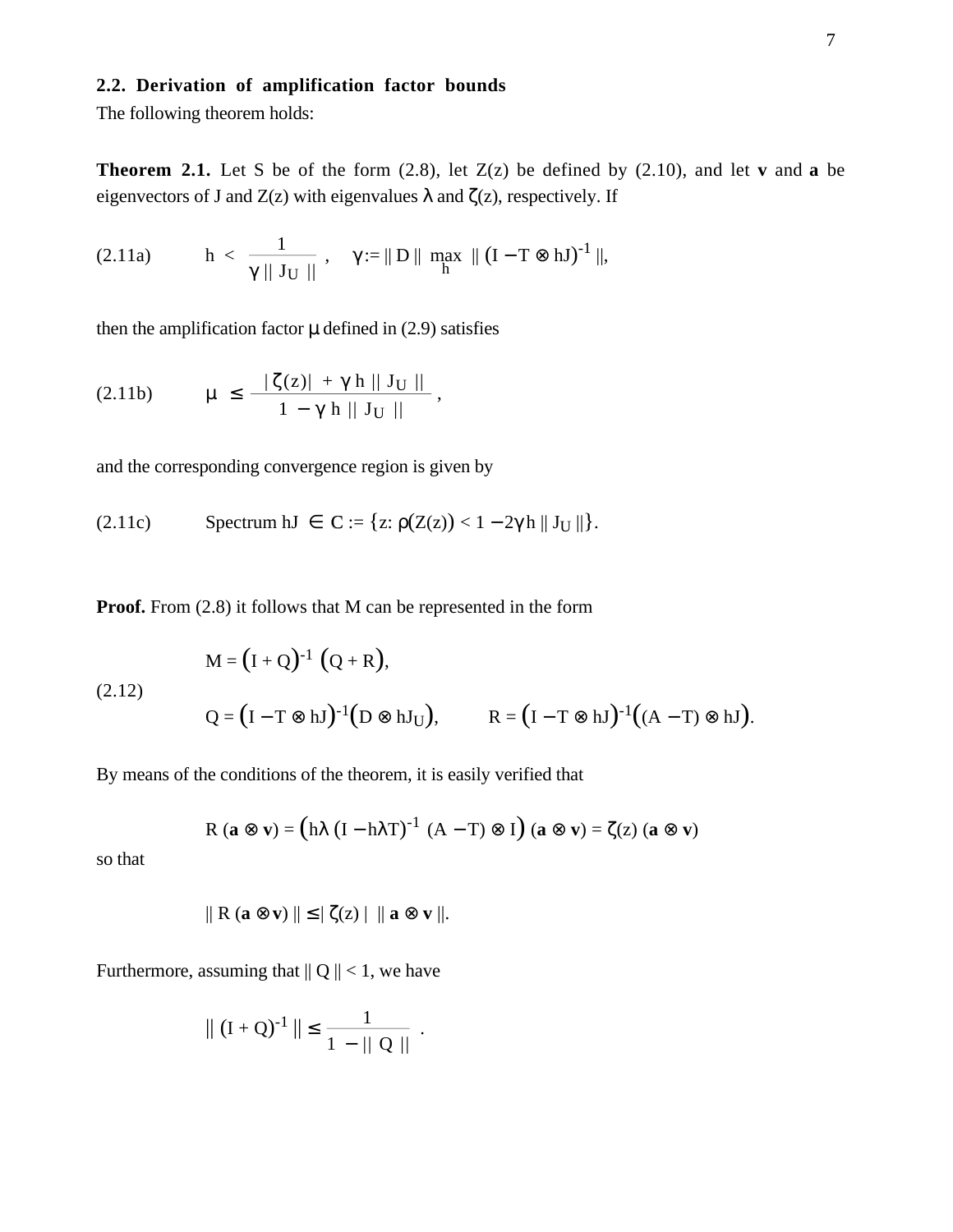Hence,

$$
|| M (a \otimes v) || = ||(I + Q)^{-1} (Q + R) (a \otimes v) || \le \frac{|| Q || + | \zeta(z) |}{1 - || Q ||} || a \otimes v ||.
$$

Since  $|| Q || \le \gamma h || J_U ||$ , where  $\gamma$  is defined in (2.11a), we obtain the bound (2.11b) and the convergence region (2.11c). **[]**

The bound (2.11b) on  $\mu$  is sharp for  $J_U = O$ , i.e.  $\mu = |\zeta(z)|$ , but will be rather conservative as  $||J_U||$ increases. If the spectrum of J is assumed to cover the whole left halfplane, then the conditions (2.11) lead to the stepsize condition

$$
(2.13a) \qquad h < \frac{1 - \max_{\text{Rez} \leq 0} \rho(Z(z))}{2\gamma \parallel J_U \parallel}
$$

Similarly, if the spectrum of J is known to be negative, then we obtain

.

.

$$
(2.13b) \qquad h < \frac{1 - \max_{z \leq 0} \rho(Z(z))}{2\gamma \parallel J_U \parallel}
$$

Given the IVP, the two crucial quantities determining the stepsize conditions (2.13) are the values of  $\gamma$ and max  $\rho(Z(z))$ . In [7] matrices T have been constructed such that  $\rho(Z(z))$  is small in the whole left halfplane. In order to get some idea of the magnitude of the coefficient  $\gamma$ , we consider the case where J is a normal matrix, so that

$$
\gamma = || D || \max_{Rez \leq 0} || (I - zT)^{-1} ||.
$$

The following two examples compute the corresponding stepsize conditions (2.13).

**Example 2.1.** For the two-point Radau IIA corrector, the Butcher matrix A and the matrix T as constructed in [7] are given by

$$
A = \begin{pmatrix} 5/12 & -1/12 \\ 3/4 & 1/4 \end{pmatrix}, \quad T = \begin{pmatrix} 5/12 & 0 \\ 3/4 & 2/5 \end{pmatrix}, \quad \rho(Z(z)) = \begin{pmatrix} 9z & 9z \\ 12 - 5z & 5 - 2z \end{pmatrix}.
$$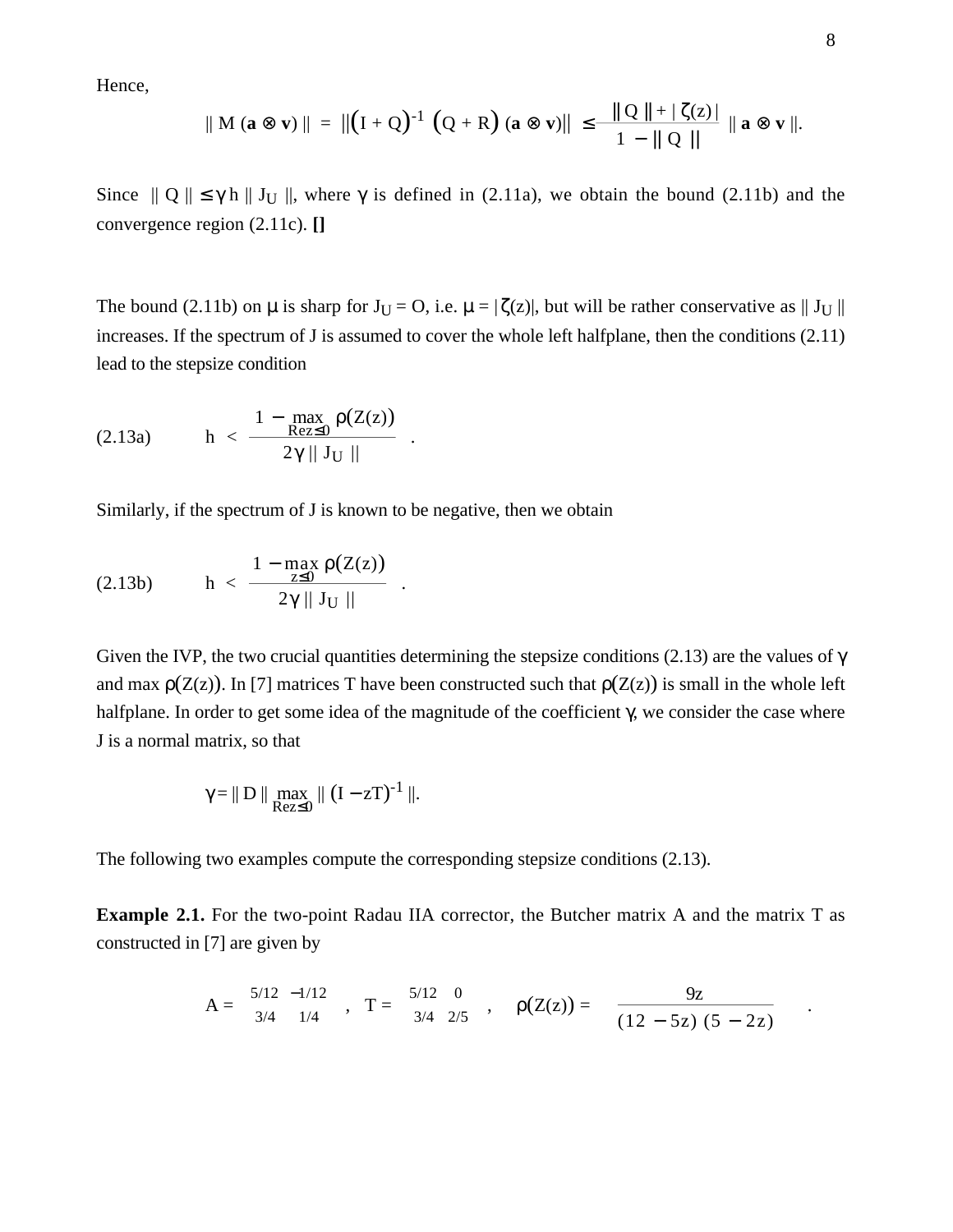From this we find  $\gamma \approx 0.71$ ,  $\max_{\text{Rez} \leq 0} \rho(Z(z)) \approx 0.18$ , and  $\max_{z \leq 0} \rho(Z(z)) \approx 0.09$ . Hence, the convergence conditions (2.13) become  $h < 0.58$   $||J_U||^{-1}$  and  $h < 0.64$   $||J_U||^{-1}$ , respectively. []

**Example 2.2.** Similarly, the four-point Radau IIA corrector is defined by the Butcher matrix

$$
A = \left(\begin{array}{cccc} .11299947932316 & -.04030922072352 & .02580237742034 & -.0099046765073 \\ .23438399574740 & .20689257393536 & -.04785712804854 & .01604742280652 \\ .21668178462325 & .40612326386737 & .18903651817006 & -.02418210489983 \\ .22046221117677 & .38819346884317 & .32884431998006 & .06250000000000 \end{array}\right)
$$

for which [7] derived the matrix

$$
T = \begin{pmatrix} .1130 & 0 & 0 & 0 \\ .2344 & .2905 & 0 & 0 \\ .2167 & .4834 & .3083 & 0 \\ .2205 & .4668 & .4414 & .1176 \end{pmatrix}.
$$

Numerically, we found  $\gamma \approx 0.96$ ,  $\max_{\text{Rez} \leq 0} \rho(Z(z)) \approx 0.51$ , and  $\max_{z \leq 0} \rho(Z(z)) \approx 0.16$ , so that the conditions (2.13) become  $h < 0.25$   $||J_U||^{-1}$  and  $h < 0.43$   $||J_U||^{-1}$ , respectively. []

#### **2.3. Large diagonal entries in the Jacobian**

It sometimes happens that hS has large diagonal entries (i.e. hS  $- I ≈ hS$ ), or equivalently,

$$
(2.14a) \qquad \min_{k} |J_{kk}| \gg h^{-1} \ (\min_{i} D_{ii})^{-1}, \quad i = 1, \dots, s, \quad k = 1, \dots, d,
$$

where J is assumed to be nonsingular. Outside the transient phase, where usually relatively large stepsizes h are taken, condition (2.14a) is often satisfied. From (2.14a) it then follows that the error amplification matrix M can be approximated by

$$
M \approx I - S^{-1}(A \otimes J) = I - (T \otimes I - D \otimes J^{-1}J_U)^{-1}(A \otimes I).
$$

The eigenvalues of M are given by those of the matrix  $\widetilde{M}(z) := I - (T \otimes I - zD \otimes I)^{-1} (A \otimes I)$ , where z runs through the spectrum of  $J^{-1}J_{U}$ . Hence, we have convergence if

(2.14b) Spectrum of  $J^{-1}J_U \in C := \{z: \rho(\tilde{M}(z)) < 1\}.$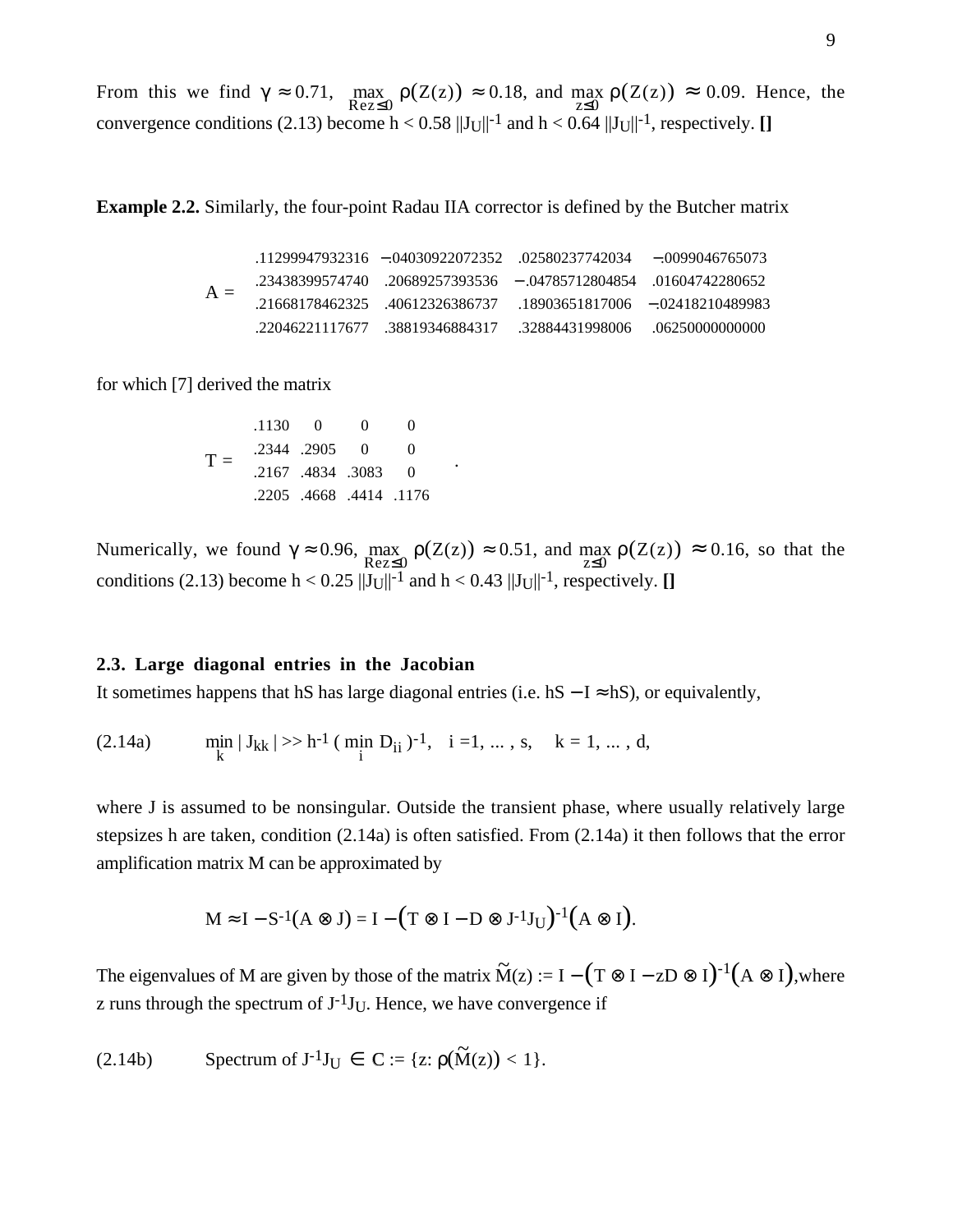**Example 2.3.** We derive the region of convergence for the two-point and four-point Radau IIA correctors of the Examples 2.1 and 2.2. The characteristic equation for the eigenvalues  $\tilde{\mu}(z)$  of the matrix  $\widetilde{M}(z)$  take the form det  $(A - T + zD + \widetilde{\mu}(z)(T - zD)) = 0$ . Inspection of the region where  $\widetilde{\mu}(z)$ is bounded by 1 reveals that for both correctors the region of convergence for the eigenvalues of  $J^{-1}J_U$ contains a disk of radius r which is centered at the origin and an infinite wedge in the left halfplane with half angle  $\alpha$ . For the two-point and four-point Radau IIA correctors, we obtain {r = 0.27,  $\alpha = 54^\circ$ } and  $\{r = 0.11, \alpha = 18^\circ\}$ , respectively. []

**Remark 2.1.** It often happens that the system of ODEs (1.1) contains *nonstiff* equations (an equation  $y_i'(t) = f_i(y(t))$  is called *nonstiff* if all derivative values  $\partial f_i(y(t)) / \partial y_j$ , j = 1, ..., d, are of moderate size, say bounded by 1). Such nonstiff equations do not need implicit treatment. Therefore, in applying the convergence conditions (2.13) and (2.14), we may delete all rows and all columns in J and JU which correspond to nonstiff equations. **[]**

## **2.4. Permutation, transformation and scaling of the ODE system**

It is often possible that the *ordering* of the equations in the system of ODEs (1.1) can be changed in such a way that entries of large magnitude in J move to the lower left corner of the matrix. This may help to reduce the norm of the matrix  $J_{\text{U}}$  in condition (2.13) or to relax the condition (2.14b), so that an attractive partitioning vector **d** can be obtained (i.e. **d** has small entries  $d_i$ ). Let us write  $z(t)$  = P**y**(t) where P is a permutation matrix, which is such that the Jacobian PJPT of the permuted system  $\mathbf{z}'(t) = \mathbf{Pf}(P^{T}\mathbf{z}(t))$  has a dominant, lower block-triangular structure. We shall define a reordering by the permutation vector  $\mathbf{p} = (p_1, p_2, ..., p_d)^\text{T}$ , where  $p_i$  denotes the index of the y-component in the original system  $(p = (1, ..., d)^T$  implies no reordering). Evidently, the permutation matrix P associated with **p** is defined by  $P := (e_{p_1}, e_{p_2}, \dots, e_{p_d})^T$  and the entries of PJP<sup>T</sup> are given by  $J^*_{ij} = J_{p_i p_j}$ , where  $J_{rk}$  denote the entries of J.

It may happen that the solution vector **y** possesses components of large and small magnitude. In such cases, it is not clear when the permuted Jacobian has a 'dominant, lower block-triangular' structure, and it may be useful to scale the ODE system by writing  $\tilde{\mathbf{y}}(t) = D\mathbf{y}(t)$ , where  $D = \text{diag}(1/\mathbf{y}(t_0))$ . Then,  $\tilde{\mathbf{y}}'(t) = \mathbf{D} \mathbf{f}(\mathbf{D}^{-1} \tilde{\mathbf{y}}(t))$  has the scaled Jacobian DJD<sup>-1</sup>, and rather than choosing P such that PJP<sup>T</sup> is dominant, lower block-triangular, P is chosen such that  $PDJD^{-1}P^{T}$  is dominant, lower blocktriangular.

It should be remarked that it is possible to achieve a complete lower block-triangular structure by the real-Schur-decomposition of J. Writing  $\mathbf{z}(t) = Q\mathbf{y}(t)$  and  $\mathbf{z}'(t) = Q\mathbf{f}(Q^{T}\mathbf{z}(t))$ , the (orthogonal) matrix Q can be chosen such that  $QJQ<sup>T</sup>$  has a lower block-triangular structure with blocks of at most dimension 2. However, the computation of Q (by the QR-algorithm) is rather expensive and requires  $15d<sup>3</sup>$ (Moler) flops (cf. [4, p. 235]).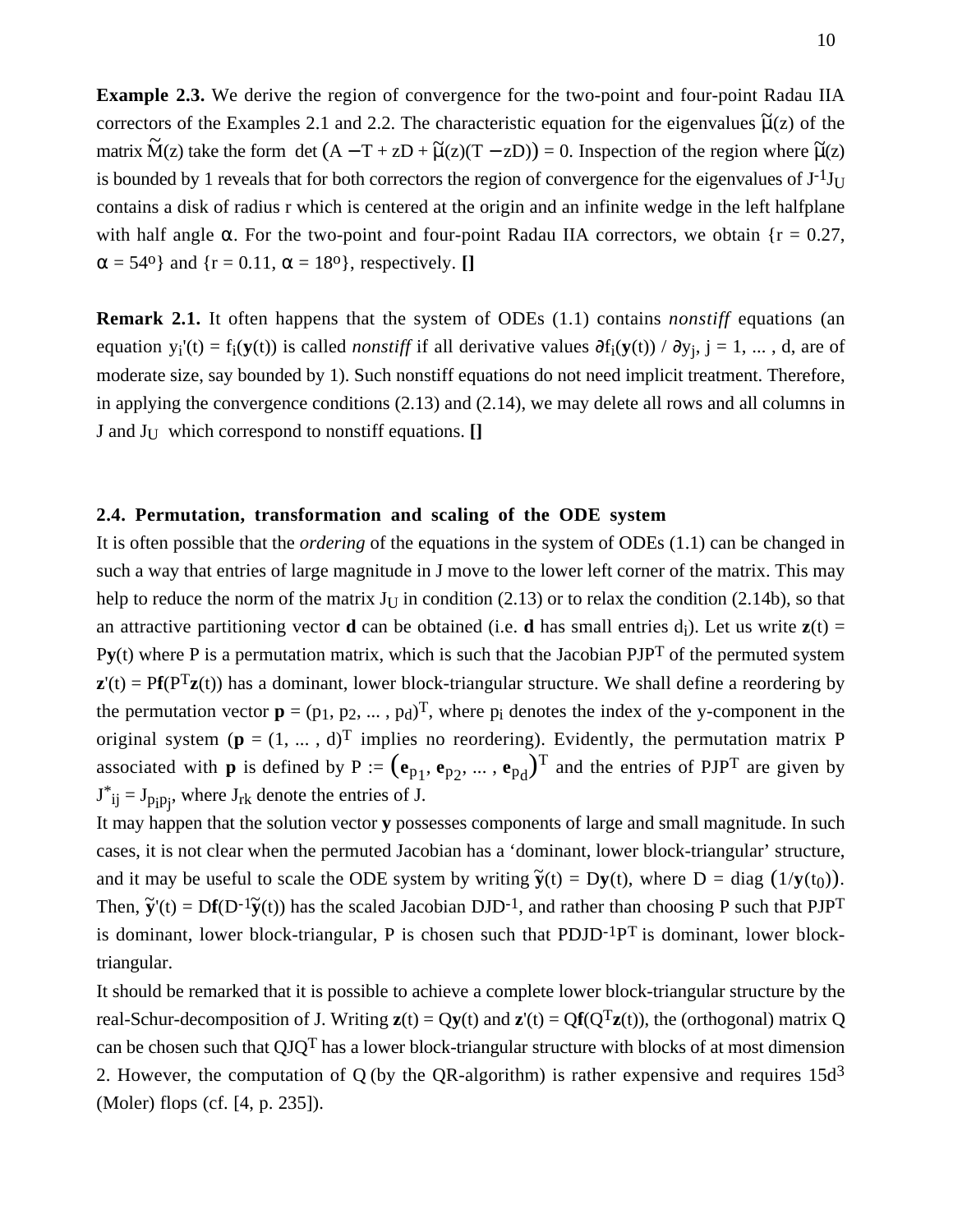Finally, we remark that in actual computation, the reordering, the real-Schur-decomposition, and the scaling approach are most effective if the righthand side Jacobian is slowly changing over a large number of steps and if the transformed righthand sides  $P f(P^T z(t))$  and  $Q f(Q^T z(t))$  can be provided in 'written out' form (otherwise the many additional matrix vector multiplications will reduce the efficiency considerably).

## **3. Numerical experiments**

The crucial aspect of the block-triangular Jacobian approximations discussed in this paper, is the convergence behaviour for  $\sigma > 1$ . In this section, we illustrate the performance and speed-up factors for a few test problems. Given the partitioning vector **d** and the iterated RK method {(2.1),(2.2)}, we shall apply the following three modes (see also (2.7))

| (3.1)  | Full Jacobian:                                                                            | $\tilde{J} = J$ . | $B = D$ , $C = O$ , |
|--------|-------------------------------------------------------------------------------------------|-------------------|---------------------|
| (3.2a) | Triangular Jacobian: $\tilde{J} = J_D + J_L$ , $B = D$ , $C = O$ ,                        |                   |                     |
| (3.2b) | Diagonal Jacobian: $\mathbf{J} = \mathbf{J}_D$ , $\mathbf{B} = \mathbf{C} = \mathbf{D}$ . |                   |                     |

We used the four-stage Radau IIA corrector and we define the matrices A and  $T = L + D$  as in Example 2.2. We shall refer to the methods generated by (3.1), (3.2a) and (3.2b) as the FullJ, the TrianJ and the DiagJ versions (for a discussion of the FullJ version we refer to [7]).

## **3.1. Convergence conditions**

The TrianJ and DiagJ versions both lead to  $S = T \otimes J - D \otimes J_{U}$  as defined in (2.8), so that the matrix S is of the form as presupposed in the conditions (2.13) and (2.14). For the the four-stage Radau IIA corrector, we have the stepsize condition

(3.3) 
$$
h < 0.25 \parallel J_U \parallel^{-1}
$$

(see Example 2.2), so that there is no severe stepsize restriction, provided that the partitioning vector **d** is such that  $J_{\text{U}}$  is nonstiff. Alternatively, we may check whether the conditions (2.14) are satisfied. For the four-stage Radau IIA corrector, these conditions read:

(3.4) 
$$
\min_{k} |J_{kk}| \gg 8.85 \text{ h}^{-1}, k = 1, ..., d, \text{ spectrum } J^{-1}J_{U} \in \mathbf{C},
$$

where C is specified in Example 2.3.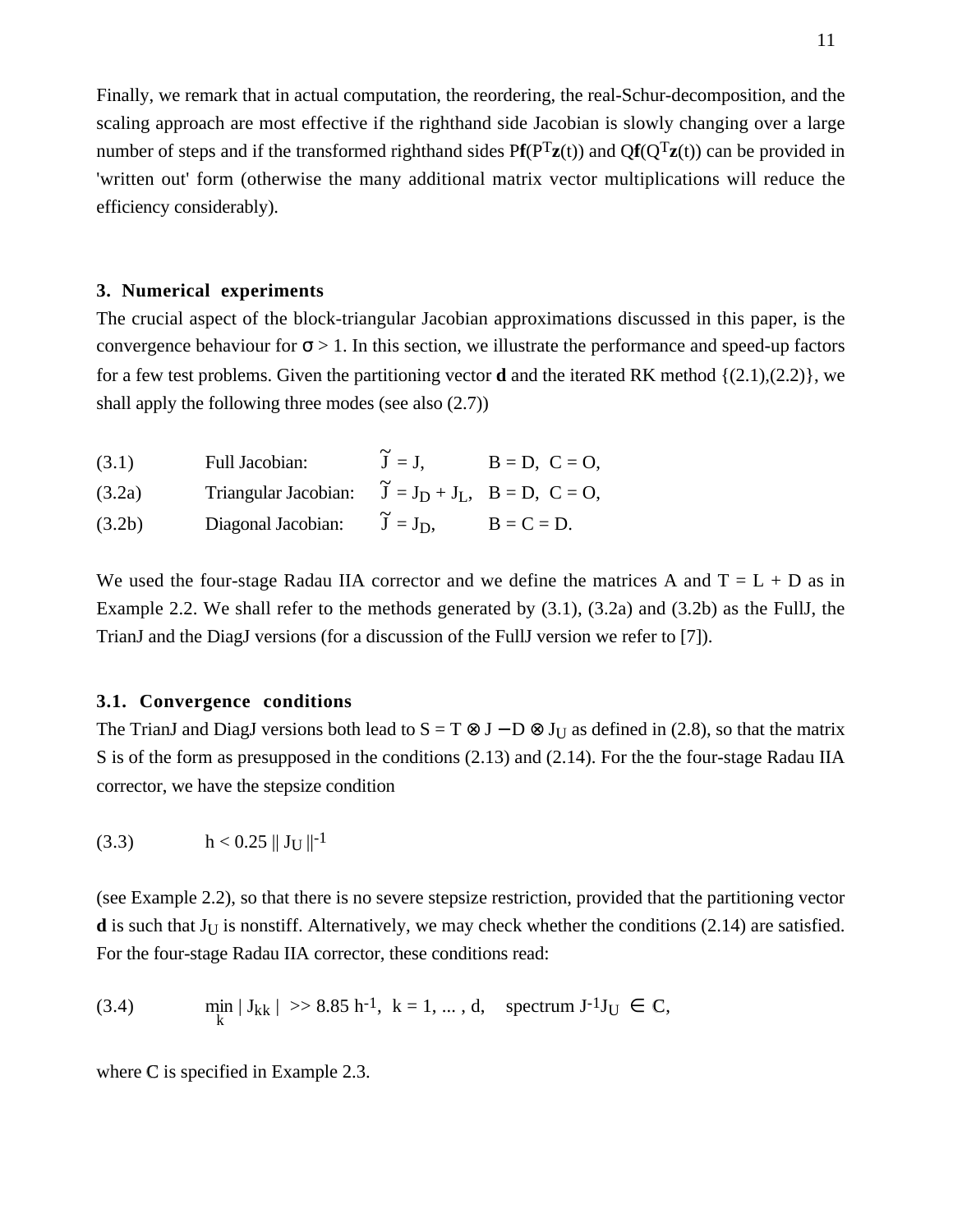#### **3.2. Test problems**

In all experiments, constant stepsizes have been used. If needed, we adapted the initial condition such that the integration starts outside the transient phase. For a given number of iterations m, the tables of results present the minimal number of significant digits sd of the components of **y** at the end point  $t = t_{end}$  of the integration interval (i.e. the absolute errors are written as 10<sup>-sd</sup>). Furthermore, we compute the corresponding speed-up factors. Since in all examples, the costs for computing the Jacobian are negligible, we shall use formula (1.6).

**3.2.1. Problem of Davison**. In Enright [3], the following 80-dimensional system of ODEs with a strongly dominant Jacobian matrix is advocated as a test problem for stiff solvers:

(3.5) 
$$
\mathbf{y}'(t) = A\mathbf{y}(t) + \frac{4}{\pi} \mathbf{e}_d \sum_{k=0}^4 \frac{\sin((2k+1)\pi t)}{2k+1}, \quad d = 80, \quad \mathbf{y}(0) = \mathbf{0}, \quad t_{end} = 5.
$$

Here, the entries of  $A = (a_{ii})$  are 0.01, except for the diagonal entries, the lower and upper offdiagonal entries that are respectively given by  $a_{ii} = -(1.5)^{80-i}$ ,  $a_{i,i-1} = a_{i,i+1} = 0.1$ . This problem originates from Davison [2]. It is an ideal example for applying a fully diagonal approximation to the Jacobian. Keeping the original ordering  $\mathbf{p} = (1, ..., 80)^T$ , we have  $|| \mathbf{J}_U || \approx 0.88$ , so that condition  $(3.3)$  becomes  $h < 0.32$ .

|  | Version h $d^T$ m=1 m=2 m=3 m=4  m=10                                           |  |  |  | m=∞ |
|--|---------------------------------------------------------------------------------|--|--|--|-----|
|  | Full 0.5 (80) 1.6 2.2 2.1 2.1  2.0<br>DiagJ $0.5$ $(1,,1)$ 1.6 2.2 2.1 2.1  2.0 |  |  |  | 2.0 |
|  | Full 0.2 (80) 1.9 3.3 4.1 4.2  4.2<br>DiagJ 0.2 $(1,,1)$ 1.9 3.3 4.1 4.2  4.2   |  |  |  | 4.2 |
|  | Full 0.1 (80) 2.2 4.0 5.7 7.0  7.2<br>DiagJ 0.1 $(1,,1)$ 2.2 4.0 5.7 7.0  7.2   |  |  |  | 7.2 |

**Table 3.1.** Davison problem  $(3.5)$ .

Since (3.5) is linear, the DiagJ and TrianJ modes are identical. We applied the method with  ${\sigma = 1, d = (80)}$ , i.e. the FullJ version, and with  ${\sigma = 80, d = (1,...,1)^T}$ , where **d** is the partitioning vector. Table 3.1 presents the sd-values obtained. Not surprisingly, the accuracies are the same for  $h\tilde{h}^{-1} = 1$ , so that (1.7) shows that the speed-up factor is at least S = 80. Note that convergence is also obtained for  $h > 0.32$ , indicating that the convergence condition (3.3) is rather conservative.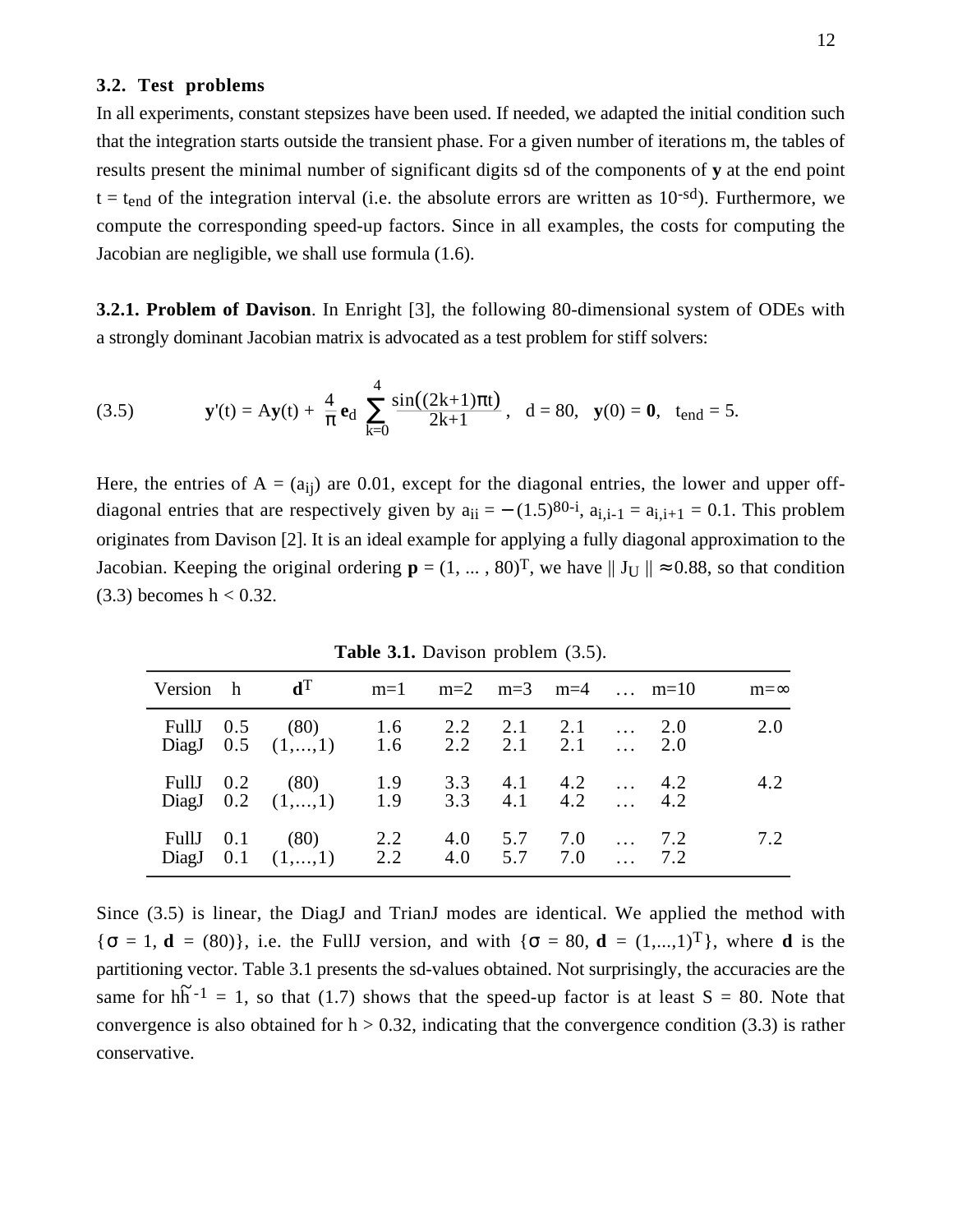## **3.2. HIRES problem of Schäfer**

A second example is provided by the HIRES problem given in [5, p.157] which originates from Schäfer [8] for explaining the 'High Irradiance Responses' of photomorphogenesis:

$$
y_{1}' = -1.71y_{1} + 0.43y_{2} + 8.32y_{3} + 0.0007, \t y_{1}(5) = 0.316516757046 \t 10^{-1},
$$
  
\n
$$
y_{2}' = +1.71y_{1} - 8.75y_{2}, \t y_{2}(5) = 0.648154953106 \t 10^{-2},
$$
  
\n
$$
y_{3}' = -10.03y_{3} + 0.43y_{4} + 0.035y_{5},
$$
  
\n
$$
y_{4}' = +8.32y_{2} + 1.71y_{3} - 1.12y_{4}, \t y_{5}' = -1.745y_{5} + 0.43y_{7} + 0.43y_{6},
$$
  
\n
$$
y_{6}' = -280y_{6}y_{8} + 0.69y_{4} + 1.71y_{5} - 0.43y_{6} + 0.69y_{7}, \t y_{6}(5) = 0.685043896144,
$$
  
\n
$$
y_{7}' = +280y_{6}y_{8} - 1.81y_{7}, \t y_{8}' = -280y_{6}y_{8} + 1.81y_{7},
$$
  
\n
$$
y_{8}(5) = 0.532996580805 \t 10^{-4},
$$
  
\n
$$
y_{9}(5) = 0.532996580805 \t 10^{-4},
$$

with t<sub>end</sub> = 305. Only the last three equations of the system (3.7) are relatively stiff, so that we can keep the original ordering. It is easily seen that setting  $\sigma = 2$  and  $\mathbf{d} = (4,4)^T$  yields a matrix J<sub>U</sub> that contains only one non-zero entry, i.e.  $(J_U)_{3,5} = 0.035$ . Hence, in view of condition (3.3), we may expect amplification factors less than 1 without severe restrictions on the stepsize h.

|  |                                                                                    |  |  |  | Version N $d^T$ m=1 m=2 m=3 m=4  m=10 m= $\infty$ |
|--|------------------------------------------------------------------------------------|--|--|--|---------------------------------------------------|
|  | Full 15 (8) 3.1 4.0 3.9 4.1  5.6<br>DiagJ $15$ $(4,4)$ $2.2$ $3.8$ $4.0$ $4.1$ 5.6 |  |  |  | 7.9                                               |
|  | Full 7.5 (8) 3.3 4.4 4.7 5.3  7.0<br>DiagJ 7.5 $(4,4)$ 2.5 4.5 4.8 5.5  7.0        |  |  |  | 9.0                                               |

**Table 3.2.** HIRES problem (3.6) of Schäfer.

The DiagJ and TrianJ modes produce almost the same results. Therefore, we listed results only for the DiagJ mode. The figures in Table 3.2 show that from the second iteration on, the FullJ and DiagJ version yield comparable accuracies for  $h\tilde{h}^{-1} = 1$ . The speed-up factor is given by  $S \approx 2 + m^{-1}$ .

#### **3.3. NUCREAC problem of Strehmel-Weiner**

In Strehmel and Weiner [9, p. 310], we find a simplified model of a nuclear reactor:

$$
y_1' = -\frac{1}{3} (500y_2 - 374280)y_1 + \frac{1}{3}\sum_{i=3}^{8} \beta_i y_i,
$$

(3.7)  $y_2' = -\frac{1}{1.67} (330y_2 - 136000y_1 - 9900),$ 

$$
y_i' = -\gamma_i (y_i - y_1)
$$
  $3 \le i \le 8$ ,

where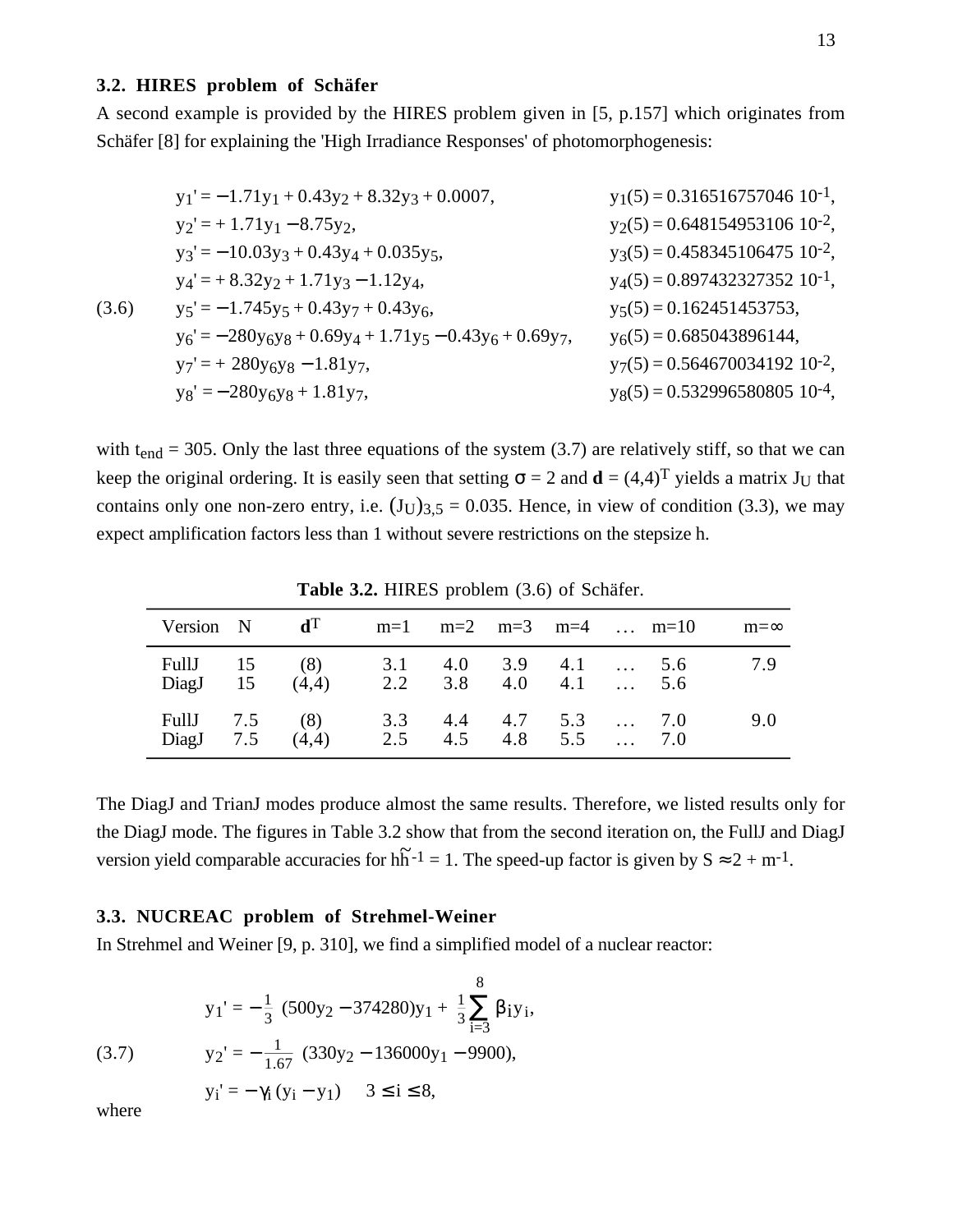$$
\mathbf{y}(0.5) = \begin{pmatrix} 1.7457940256021 \\ 749.47802922195 \\ 1.579316355562 \\ 1.3218653740997 \\ 1.1041863341400 \\ 1.0402569019400 \\ 1.0112850912753 \\ 1.0046088058686 \end{pmatrix}, \quad \beta = (\beta_1) = \begin{pmatrix} 30.2 \\ 82.8 \\ 284.4 \\ 141.1 \\ 157.7 \\ 23.8 \end{pmatrix}, \quad \gamma = (\gamma_1) = \begin{pmatrix} 3 \\ 1.13 \\ 0.301 \\ 0.111 \\ 0.0124 \end{pmatrix}.
$$

Only the first two equations are stiff, so that in the DiagJ and TrianJ modes we may set  $\mathbf{d} = (2,2,2,2)^T$  with  $\sigma = 4$ . Since the stiff subsystem is iterated with a full Jacobian, convergence is expected without stepsize restriction (see Remark 2.1). The results at  $t_{end} = 15$  listed in Table 3.3 show that the FullJ and DiagJ versions produce comparable accuracies for  $m > 1$  and  $h\tilde{h}^{-1} = 1$  (again, the TrianJ and DiagJ modes yield almost identical results). The speed-up factor (1.6) is  $S \approx 4 + 2.5$ m<sup>-1</sup>.

**Table 3.3.** NUCREAC problem (3.7) of Strehmel-Weiner.

| Version $N$ d <sup>T</sup> |      |                                                                             |     | $m=1$ $m=2$ $m=3$ $m=4$ $m=10$ |             |  |            | $m = \infty$ |
|----------------------------|------|-----------------------------------------------------------------------------|-----|--------------------------------|-------------|--|------------|--------------|
|                            |      | Full 2 (8) 1.5 2.5 3.3 3.5<br>DiagJ 2 $(2,2,2,2)$ 1.0 2.0 2.9 3.5           |     |                                |             |  | 3.5<br>3.5 | 3.5          |
|                            |      | Full 5 (8) 1.9 3.2 4.2 5.2  8.1<br>DiagJ 5 $(2,2,2,2)$ 1.6 2.9 4.1 5.2  8.1 |     |                                |             |  |            | 8.1          |
| FullJ                      | - 10 | (8)<br>DiagJ 10 $(2,2,2,2)$ 2.0 3.6 5.0 6.2  10.1                           | 2.2 |                                | $3.8$ $5.0$ |  | $6.2$ 10.1 | 10.1         |

# **3.4. ATMOS20 problem of Verwer**

The ATMOS20 problem is a stiff, nonlinear system of 20 ODEs originating from an air pollution model (see Verwer [10], we note that this paper contains a misprint, i.e. the third reaction rate should read 0.123  $10^5$  instead of 0.120  $10^5$ ). We solved the corrected system in the integration interval [5,60]. Table 3.4 lists results for the following four cases:

I: 
$$
\sigma = 1
$$
,  $\mathbf{d} = (20)$ ,  $\mathbf{p} = (1, ..., 20)^T$ ;  
\nII:  $\sigma = 3$ ,  $\mathbf{d} = (7, 5, 8)^T$ ,  $\mathbf{p} = (1, ..., 20)^T$ ;  
\nIII:  $\sigma = 8$ ,  $\mathbf{d} = (3,3,3,3,2,2,3,1)^T$ ,  
\n $\mathbf{p} = (16,17,18,5,6,8,9,10,11,12,13,14,15,7,19,20,3,1,4,2)^T$ ;  
\nIV:  $\sigma = 20$ ,  $\mathbf{d} = (1, ..., 1)^T$ ,  $\mathbf{p} = (1, ..., 20)^T$ .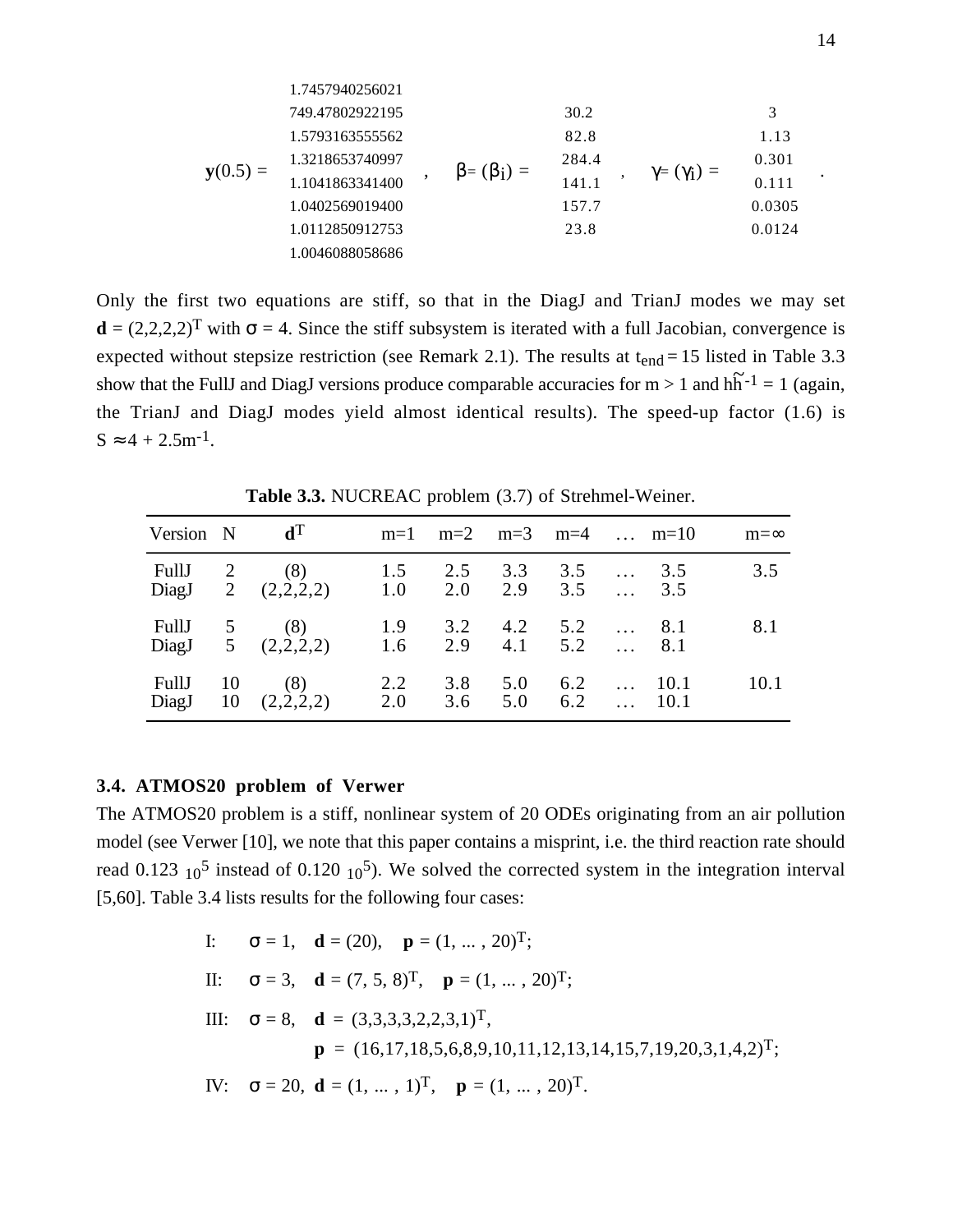The DiagJ and TrianJ modes produced almost the same accuracies. For  $h\tilde{h}^{-1} = 2$  and  $h\tilde{h}^{-1} = 4$ , the cases II and III lead to a satisfactory speed-up factor  $S \approx 1.45 + 2.2$ m<sup>-1</sup> and  $S \approx 1.85 + 3.1$ m<sup>-1</sup>, respectively. The extremely cheap, but over-optimistic case IV leads to a rather poor convergence behaviour.

| Version         | N        | Case                  | $m=1$                    | $m=2$                    | $m=3$                    | $m=4$                     |                           | $\ldots$ m=10               | $m=\infty$ |
|-----------------|----------|-----------------------|--------------------------|--------------------------|--------------------------|---------------------------|---------------------------|-----------------------------|------------|
| FullJ<br>TrianJ | 5<br>5   | $\rm II$<br>III<br>IV | 3.4<br>3.4<br>2.5<br>2.2 | 4.9<br>5.1<br>3.3<br>2.8 | 7.0<br>5.2<br>4.0<br>3.4 | 6.8<br>6.1<br>4.7<br>4.1  | .<br>.                    | 8.7<br>8.2<br>7.7<br>4.1    | 11.0       |
| FullJ<br>TrianJ | 10<br>10 | $\rm II$<br>Ш<br>IV   | 3.7<br>3.8<br>2.8<br>2.4 | 5.5<br>5.7<br>3.8<br>3.2 | 7.6<br>6.0<br>4.6<br>4.1 | 8.3<br>7.2<br>5.4<br>4.7  | $\cdots$<br>$\cdots$<br>. | 11.5<br>10.3<br>9.5<br>4.5  | 12.3       |
| FullJ<br>TrianJ | 20<br>20 | Н<br>Ш<br>IV          | 4.0<br>4.1<br>3.0<br>2.7 | 6.2<br>6.4<br>4.3<br>3.7 | 8.2<br>6.7<br>5.3<br>4.7 | 10.0<br>7.7<br>6.1<br>5.1 | $\cdots$<br>.<br>$\cdots$ | 12.1<br>11.9<br>11.0<br>4.9 | 12.1       |

**Table 3.4.** ATMOS20 problem of Verwer [10].

## **References**

- [1] Butcher, J.C. (1976): *On the implementation of implicit Runge-Kutta methods*, BIT 16, 237- 240.
- [2] Davison, E.J. (1973): *An algorithm for the computer simulation of very large dynamical systems*, Automatica 9, 665-675.
- [3] Enright, W.H. (1978): *Improving the efficiency of matrix operations in the numerical solution of stiff ordinary differential equations*, ACM Trans. Math. Software 4, 127-136.
- [4] Golub, G.H. and Van Loan, C.F. (1989): *Matrix Computations*, John Hopkins University Press, Baltimore, MD, 2nd ed.
- [5] Hairer, E. and Wanner, G. (1991): *Solving Ordinary Differential Equations II; Stiff and Differential-Algebraic Problems,* Spinger Series in Comput. Math., Vol 14, Springer-Verlag, Berlin.
- [6] Houwen, P.J. van der and Sommeijer, B.P. (1991): *Iterated Runge-Kutta methods on parallel computers*, SIAM J. Sci. Stat. Comput. 12, 1000-1028.
- [7] Houwen, P.J. van der and Swart, J.J.B. de (1995): *Triangularly implicit iteration methods for ODE-IVP solvers*, CWI Report NM-R95XX, in preparation.